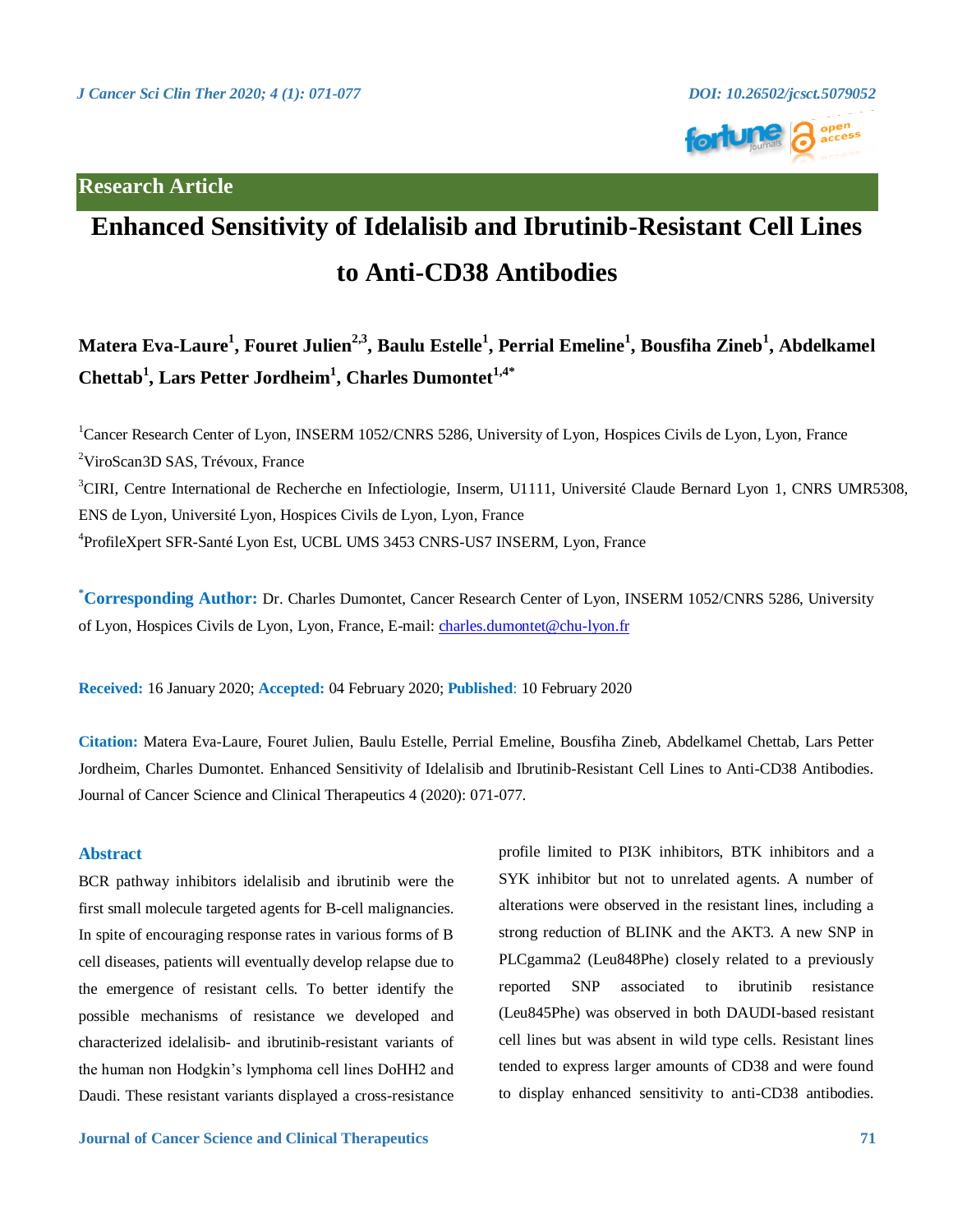These results identify potential novel mechanisms of resistance to idelalisib and ibrutinib and raise the possibility that cells resistant to BCR pathway inhibitors might possess enhanced sensitivity to anti-CD38 antibodies.

**Keywords:** Inhibitors; Resistant lines; Lymphoma; Anti-CD38 antibodies

# **1. Introduction**

The introduction of small molecule kinase inhibitors has deeply modified the treatment of patients with lymphoproliferative diseases [1]. Idelalisib, an oral reversible phosphoinositide-3 kinase (PI3K) p110δ inhibitor and ibrutinib, an oral irreversible inhibitor of Bruton's Tyrosine Kinase (BTK) are both approved in certain indications of lymphoid malignancies [2]. Despite the initial efficacy of these drugs in a majority of cases, some patients relapse during treatment or fail to respond to single agent therapy, prompting the development of combination regimens [3, 4]. It is therefore necessary to better understand mechanisms of resistance to these agents [5].

Resistance to small molecule targeted therapies is commonly due to alterations in the target molecule. Resistance mechanisms for the Bruton's tyrosine kinase inhibitor ibrutinib have been reported to involve mutations of the binding site of ibrubinib to BTK, potential gain of function mutations of PLCgamma2 and activation of MYC [6, 7]. In the case of chronic lymphocytic leukemia (CLL) patients treated with ibrutinib acquired mutations of BTK or PLCG2 were found in up to 85% (95% CI, 71% to 94%) of CLL patients who relapsed under therapy [8]. SWI-SNF mutations have been shown to mediate resistance to ibrutinib and venetoclax in mantle cells lymphoma [9]. Resistance to idelalisib has been linked to PIK3 and Myc amplification [10].

# **2. Material and Methods**

#### **2.1 Cell lines and cytotoxicity assays**

Cell lines used were the Burkitt lymphoma line DAUDI, and the follicular lymphoma line DOHH2 (both obtained from ATCC). They were made resistant to idelalisib  $($ =idela-R) or ibrutinib  $($ =ibru-R) by exposing the cells to increasing drug concentrations over several months. In the case of idelalisib Daudi was exposed from 1.3 µM up to a final concentration of 16 µM while DoHH2 was exposed from 2.4 µM up to 15 µM. For ibrutinib resistant variants Daudi was exposed from 0.13 µM to a final concentration of 4 µM while DoHH2 was exposed from 0.04 µM up to 0.6  $\mu$ M. The half maximal inhibitory concentration (IC<sub>50</sub>) of several drugs was obtained using MTT assay, as previously described [11].

#### **2.2 RT-PCR**

Total RNA was extracted from cell suspensions and 2 µg of mRNA was reverse transcribed. PCR was performed on LC480 LightCycler® Nano in triplicate. Data were calculated using the ∆Ct method with ribosomal 28S RNA as endogenous control.

#### **2.3 Western blotting**

Proteins were extracted using a RIPA lysis buffer. Antibodies used were anti-total AKT (Cell Signaling, ref: 9272S), anti-AKT1 (Cell signaling, ref: 2967L), anti-AKT3 (Cell Signaling 14983), anti-β actin (Sigma, ref: A5441). Secondary antibodies were anti-rabbit (Eurobio, ref: 926- 68071) and anti-mouse (Eurobio, ref: 926-32210).

#### **2.4 Flow cytometry analysis**

CD38 expression was performed using anti CD38 APC antibody (CD38-APC-HB7, BD, ref: 345807) or APC Mouse IgG1, for isotype control on a FACSCalibur flow cytometer. Apoptosis was evaluated using Annexin V/apoptosis detection kit.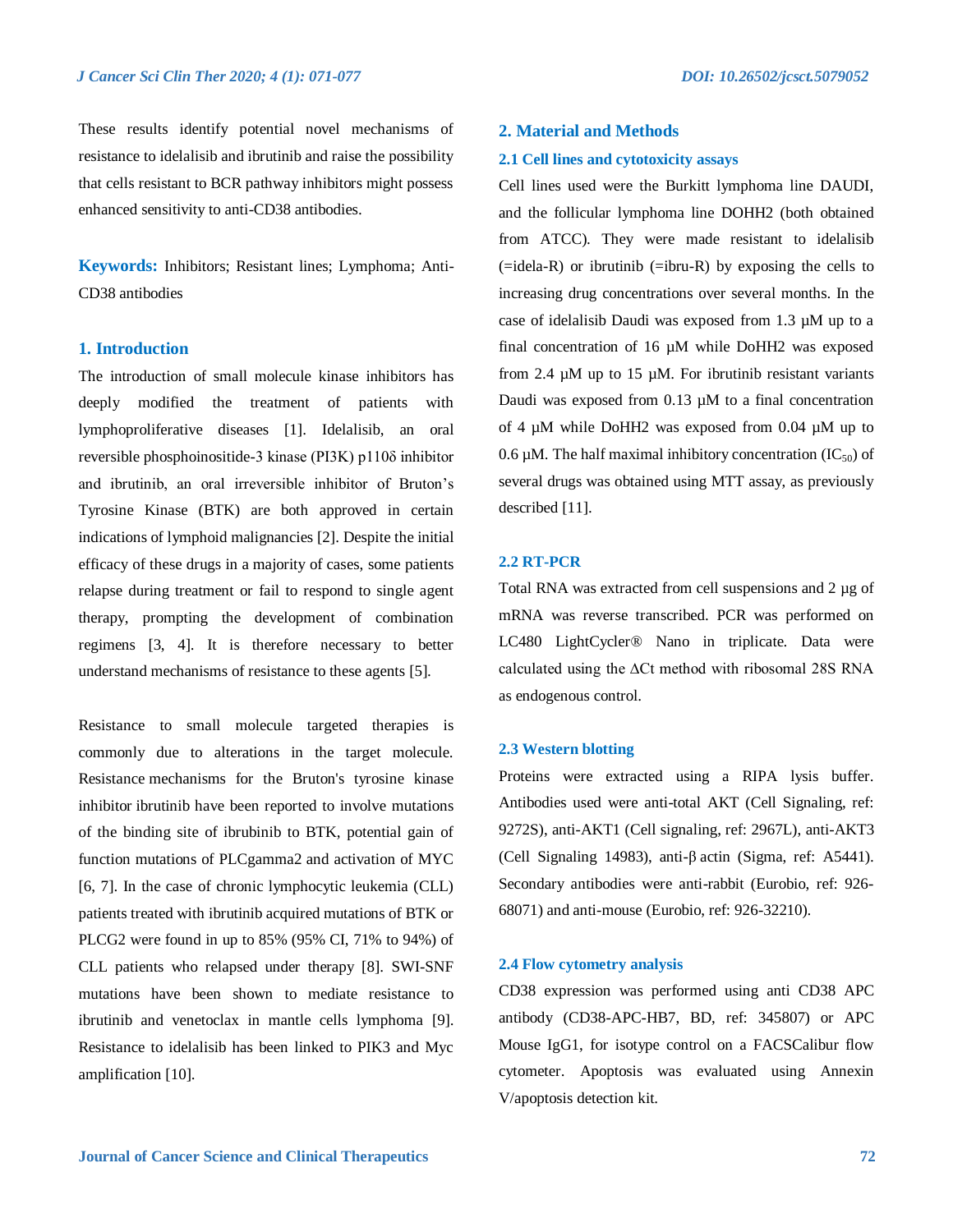#### **2.5 RNA seq analysis**

Poly-A enriched and directional mRNA libraries were prepared from total RNA (NEXTflex Rapid Directional mRNA-Seq Kit, BiooScientific). Pair-end reads were generated (Illumina NextSeq 500) generating 75bp pair-end read per sample. Reads were mapped against human genome (hg19) using tophat2 (v2.1.0). For expression analysis FPKM (Fragment Per Kilobase Million) values were computed at the transcript level using cufflinks (v2.1.1) based on Refseq annotation and differential expression was considered with at least a 2-fold-change. SNP variants were called using samtools mpileup and bcftools. The defined BCR pathway from KEGG database was used to focus more specifically on SNP in genes involved in BCR pathway. SNPs on those genes were manually analysed using VarSome platform (varso.me) if changes between WT and treated cell lines were based on at high quality coverage (base quality above Q30).

#### **3. Results and Discussion**

# **3.1 Resistant variants are specifically resistant to BCR pathway inhibitors**

Resistance to therapy is usually multifactorial. Yahiaoui analysed the mechanisms of acquired resistance to BCR inhibitors in the TMD8 line and reported a loss of phosphatase and tensin homolog associated with an enhanced phosphoinositide 3-kinase pathway upregulation, but no mutation of PIK3CD while acquired resistance to Bruton's tyrosine kinase inhibitor was associated with a novel tumor necrosis factor alpha induced protein 3 mutation (TNFAIP3 Q143\*), increased p-IκBα and a mutation in Bruton's tyrosine kinase at C481F [12]. Cao et al. reported that the WHIM-like CXCR4(S338X) somatic mutation activates AKT and ERK, and promotes resistance to ibrutinib [13]. Iyengar et al. have shown that  $P110\alpha$ -mediated constitutive PI3K signaling

limits the efficacy of p110δ-selective inhibition in mantle cell lymphoma [14]. Kuo et al. [15] reported point mutations within the kinase PIM1 that reduce sensitivity to ibrutinib in ABC-DLBCL [15].

Remarkably our ibrutinib- and idelalisib-resistant variants displayed high levels of cross-resistance to BCR-pathway inhibitors but not to agents with unrelated mechanisms of action (Figure 1A). Variants were cross-resistant to the two PI3K inhibitors idelalisib and duvelisib, the two BTK inhibitors ibrutinib and tirabrutinib (ONO-4059) and the SYK inhibitor entospletinib but remained sensitive towards conventional cytotoxic agents as well as bortezomib and prednisone. Resistant Daudi variants displayed some level of resistance to navitoclax but not to venetoclax. These results suggest that alterations in the BCR signaling pathway are common events involved in the resistant phenotype of our variants. Alterations observed in all of the resistant models included increased expression of PI3KCG and a strong reduction of protein tyrosine phosphatases PTPN6 and PTPNPRO, protein tyrosine kinase Lyn and NFK-B interactors IKBKB and MALT1 (Figure 1B.) A remarkable alteration in BCR signaling was a significant decrease in the expression of BLNK in all the resistant models. Additionally Akt3 was identified by RNAseq as being strongly down-regulated in all of the resistant variants. This was further confirmed at the protein level (Figure 1C) while total AKT and Akt1 were present at similar contents in sensitive and resistant lines. Akt3 has been reported to suppress Aurora kinase induced apoptosis and conferred resistance to polo-like kinase inhibitors [16, 17]. Conversely Akt3 was found to be associated with slower disease progression in glioblastoma, as opposed to Akt1 and Akt2 [18]. Exposure of Waldenström's cell lines to the AKT inhibitor MK2206 and ibrutinib was found to be synergistic [19].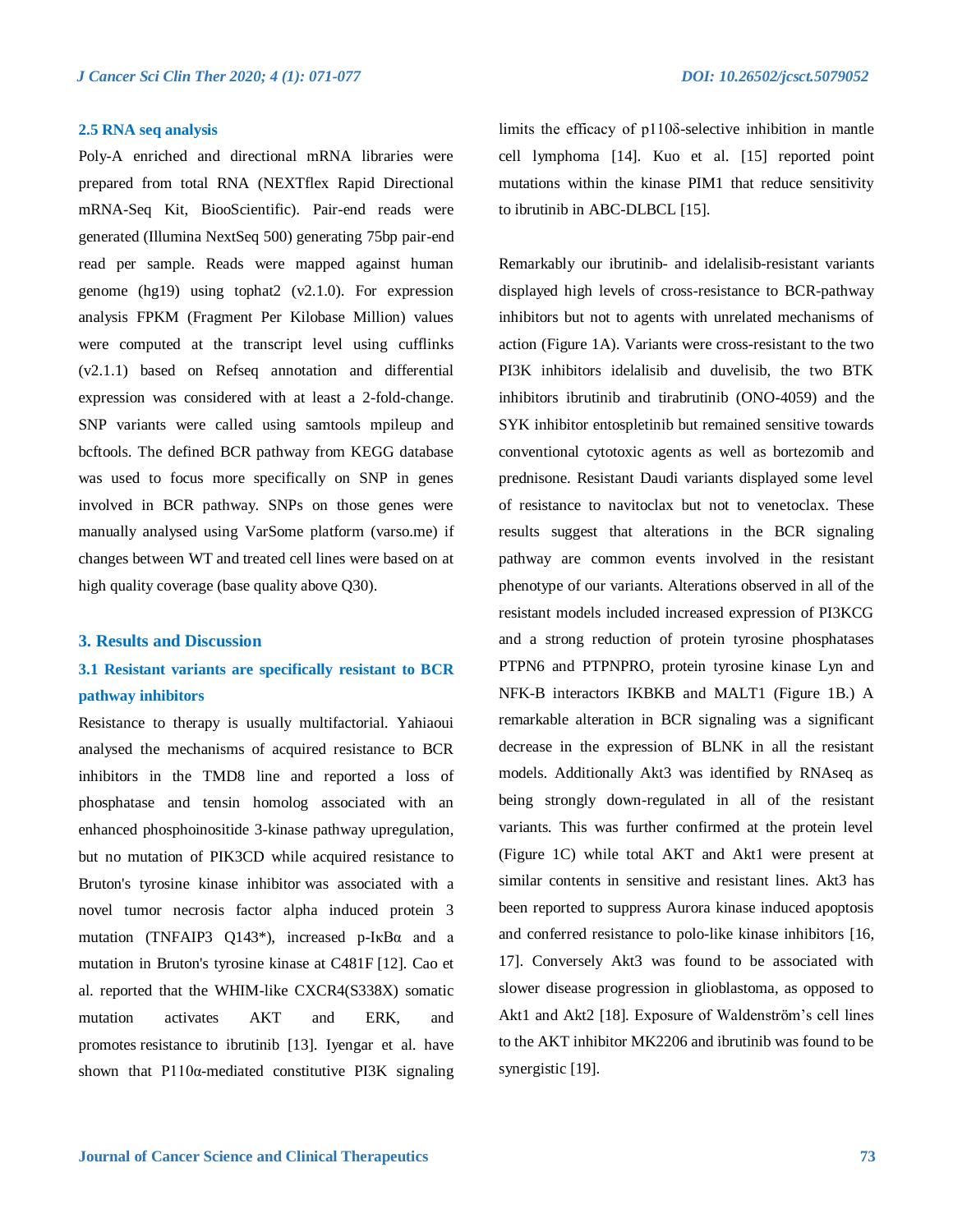

**Figure 1:** Characteristics of idelalisib- and ibrutinib-resistant cell line variants. A - Sensitivity profiles to BCR pathway inhibitors and unrelated agents; B - expression level alterations; C - Akt3 alterations in resistant variants.

Fifteen SNPs with missense mutations were found on expressed genes involved in the BCR pathway (hsa05220), but no premature stop codon nor frameshift mutation in coding sequences were identified (Supplemental Table 1). SNPs previously reported on BTK and PLCgamma2 were not found in the resistant variants, despite the expression of concerned genes. Of note a new SNP in PLCgamma2 (Leu848Phe) closely related to a previously reported SNP associated to ibrutinib resistance (Leu845Phe) was present on half of expressed transcripts in both DAUDI-based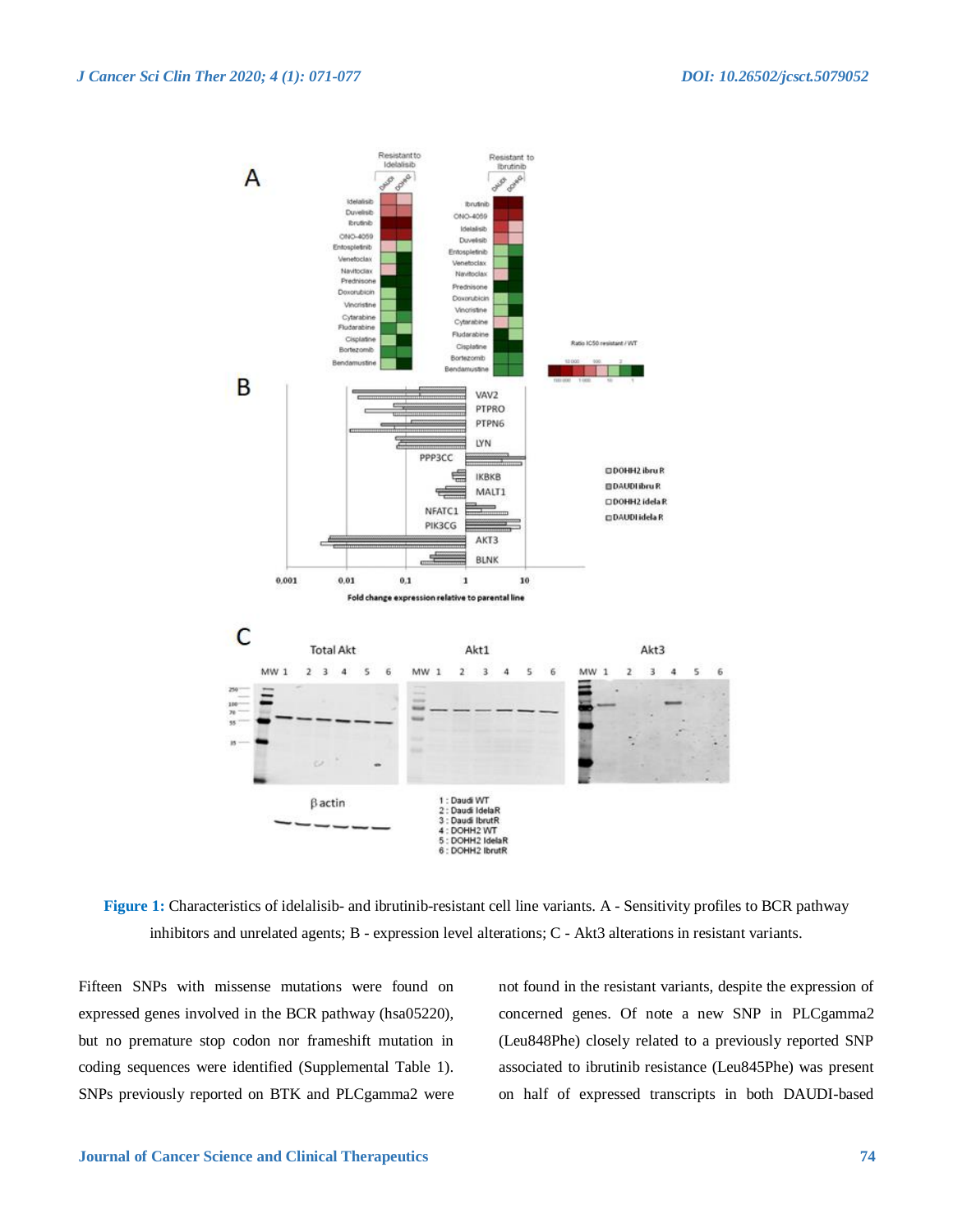resistant cell lines but was absent in wild type cells. The RNAseq expression analysis identified an upregulation of CD38 in DAUDI and DOHH2 cell lines resistant to idelalisib, a result confirmed by flow cytometry (Figure 2A). Variants were exposed to daratumumab and isatuximab and were found to undergo enhanced apoptosis in comparison to parental cells (Figure 2B). It would be worthwhile to determine whether the enhancement of CD38 is also observed in the tumor microenvironment since CD38

targeting has been proposed as a possible means to reduce local immunosuppression [20].

These in vitro models of resistance to BCR inhibitors suggest novel mechanisms of resistance and have identified enhanced CD38 expression as a possible therapeutic target to be explored and validated in patients with resistant disease.



**Figure 2:** CD38 expression is increased in resistant variants and these are more sensitive to anti CD38 antibodies. A - Expression of CD38 evaluated by flow cytometry in idelalisib- and ibrutinib-resistant variants; B - Sensitivity of parental cell lines and resistant variants to apoptosis induced by anti CD38 antibodies daratumumab (white triangles) and isatuximab (grey triangles) in vitro.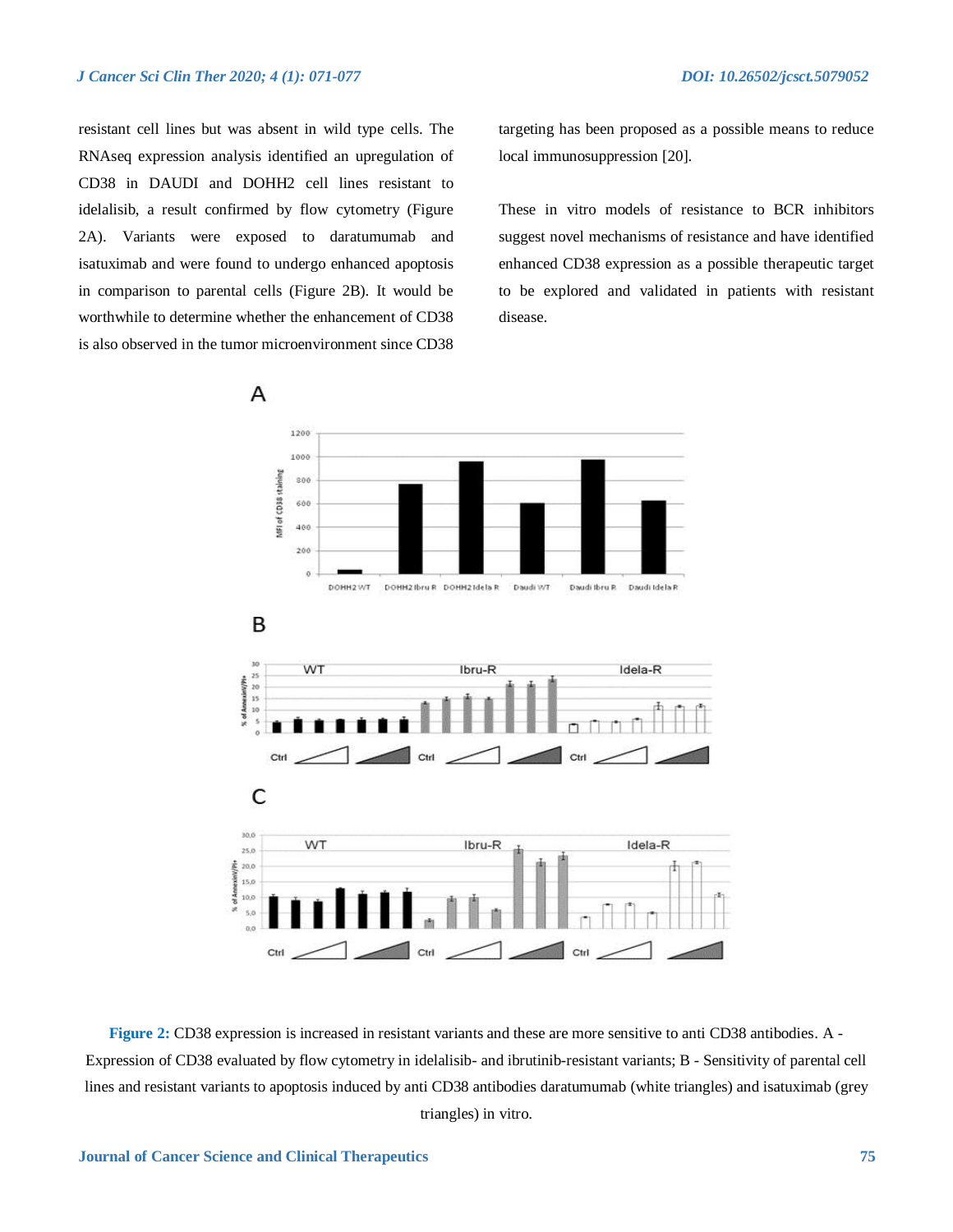# **Acknowledgements**

This work was supported in part by the LYRICAN grant (INCa\_INSERM\_DGOS\_12563). The PhD fellowship of JF is co-founded by the DGA (Direction Générale de l'Armement) and Viroscan3D.

#### **Authorship Contributions**

ELM, EB, EP, ZB and AC performed experiments. JF performed RNA seq analyses. LPJ and CD designed and interpreted the results. CD wrote the manuscript which was reviewed and validated by all co-authors.

#### **Disclosure of Conflicts of Interest**

The authors have no conflicts of interest to disclose.

# **Significance Statement**

There are few data regarding mechanisms of resistance to the BCR-pathway inhibitors ibrutinib and idelalisib. Our results suggest novel mechanisms of resistance to these agents and a potential reversal strategy using anti CD38 targeted antibodies.

# **References**

- 1. Jerkeman M, Hallek M, Dreyling M, et al. Targeting of B-cell receptor signalling in B-cell malignancies. J Intern Med 282 (2017): 415-428.
- 2. Abou Zahr A, Bose P, Keating MJ. Pharmacotherapy of relapsed/refractory chronic lymphocytic leukemia. Expert Opin Pharmacother 18 (2017).
- 3. Jerkeman M, Eskelund CW, Hutchings M, et al. Ibrutinib, lenalidomide, and rituximab in relapsed or refractory mantle cell lymphoma (PHILEMON): a multicentre, open-label, single-arm, phase 2 trial. Lancet Haematol 5 (2018): e109-e116.
- 4. Zelenetz AD, Barrientos JC, Brown JR, et al. Idelalisib or placebo in combination with bendamustine and rituximab in patients with relapsed or refractory

chronic lymphocytic leukaemia: interim results from a phase 3, randomised, double-blind, placebo-controlled trial. Lancet Oncol 18 (2017): 297-311.

- 5. Lampson BL, Brown JR. Are BTK and PLCG2 mutations necessary and sufficient for ibrutinib resistance in chronic lymphocytic leukemia? Expert Rev Hematol 11 (2018): 185-194.
- 6. Lee J, Zhang LL, Wu W, et al. Activation of MYC, a bona fide client of HSP90, contributes to intrinsic ibrutinib resistance in mantle cell lymphoma. Blood Adv 2 (2018): 2039-2051.
- 7. Woyach JA, Furman RR, Liu TM, et al. Resistance mechanisms for the Bruton's tyrosine kinase inhibitor ibrutinib. N Engl J Med 370 (2014): 2286-2294.
- 8. Woyach JA, Ruppert AS, Guinn D, et al. BTKC481S-Mediated Resistance to Ibrutinib in Chronic Lymphocytic Leukemia. J Clin Oncol 35 (2017): 1437- 1443.
- 9. Agarwal R, Chan YC, Tam CS, et al. Dynamic molecular monitoring reveals that SWI-SNF mutations mediate resistance to ibrutinib plus venetoclax in mantle cell lymphoma 25 (2018): 119-129.
- 10. Woyach JA, Johnson AJ. Targeted therapies in CLL: mechanisms of resistance and strategies for management. Blood 126 (2015): 471-477.
- 11. Hage-Sleiman R, Herveau S, Matera EL, et al. Silencing of tubulin binding cofactor C modifies microtubule dynamics and cell cycle distribution and enhances sensitivity to gemcitabine in breast cancer cells. Mol Cancer Ther 10 (2011): 303-312.
- 12. Yahiaoui A, Meadows SA, Sorensen RA, et al. PI3Kdelta inhibitor idelalisib in combination with BTK inhibitor ONO/GS-4059 in diffuse large B cell lymphoma with acquired resistance to PI3Kdelta and BTK inhibitors. PLoS One 12 (2017): e0171221.
- 13. Cao Y, Hunter ZR, Liu X, et al. The WHIM-like CXCR4(S338X) somatic mutation activates AKT and